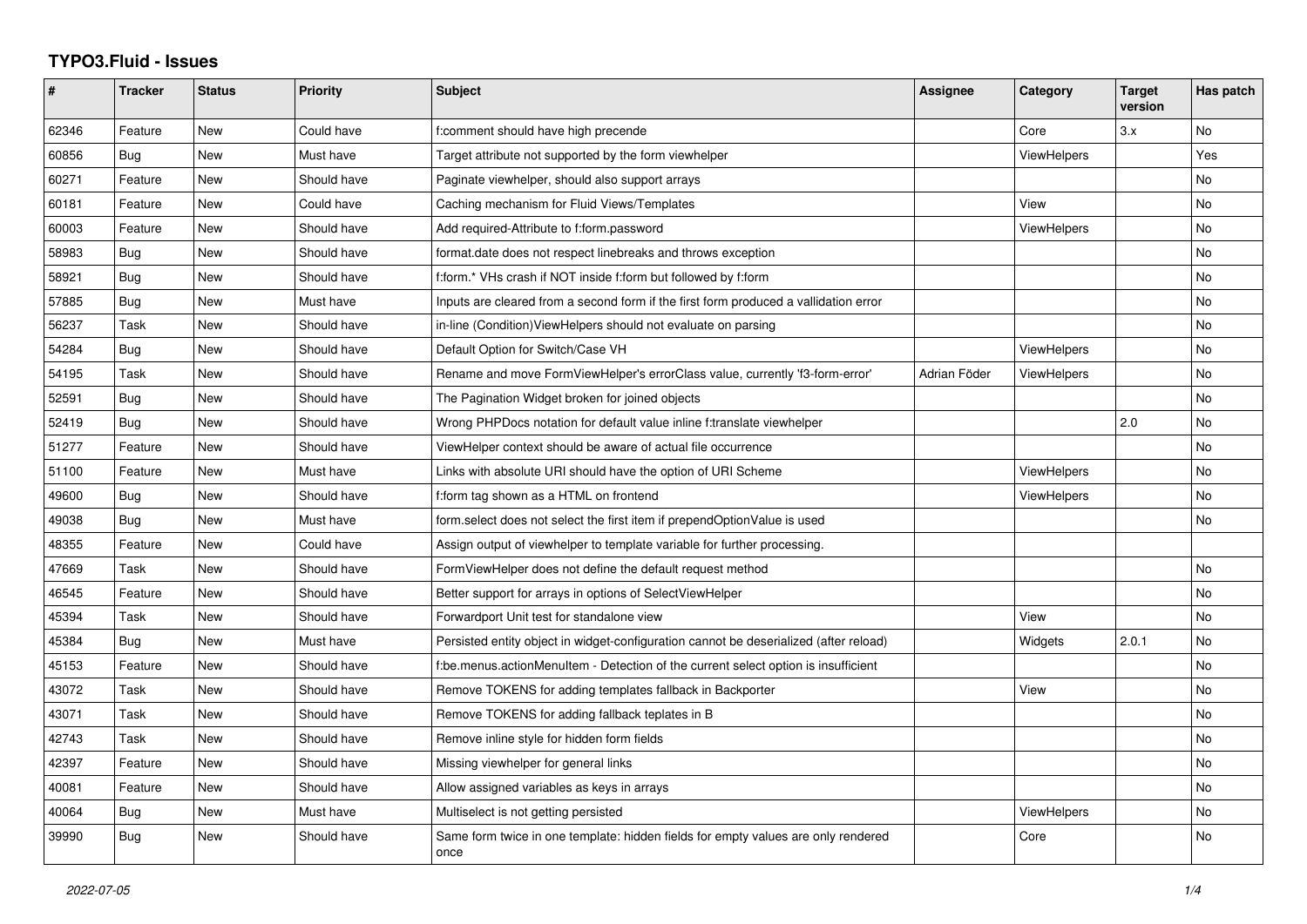| ∦     | <b>Tracker</b> | <b>Status</b> | Priority             | Subject                                                                                                     | <b>Assignee</b>        | Category           | <b>Target</b><br>version | Has patch |
|-------|----------------|---------------|----------------------|-------------------------------------------------------------------------------------------------------------|------------------------|--------------------|--------------------------|-----------|
| 39936 | Feature        | New           | Should have          | registerTagAttribute should handle default values                                                           |                        | ViewHelpers        |                          | <b>No</b> |
| 38369 | Bug            | New           | Must have            | Resource ViewHelpers should not fall back to request package                                                |                        | View               |                          | No        |
| 38130 | Feature        | New           | Should have          | Checkboxes and multiple select fields should have an assignable default value                               |                        |                    |                          | No        |
| 37619 | Bug            | New           | Should have          | Fatal Error when using variable in name attribute of Section ViewHelper                                     |                        | ViewHelpers        |                          | No        |
| 37095 | Feature        | New           | Should have          | It should be possible to set a different template on a Fluid TemplateView inside an<br>action               | Christopher<br>Hlubek  |                    |                          | No        |
| 36655 | Bug            | New           | Should have          | <b>Pagination Links</b>                                                                                     |                        | Widgets            |                          | No        |
| 36559 | Feature        | New           | Could have           | New widget progress bar                                                                                     |                        |                    |                          | Yes       |
| 36410 | Feature        | New           | Should have          | Allow templates to send arguments back to layout                                                            |                        | ViewHelpers        |                          | No        |
| 34309 | Task           | New           | Could have           | Unknown ViewHelpers cause exception - should be handled more graceful                                       |                        | <b>ViewHelpers</b> |                          | No        |
| 33551 | Bug            | New           | Must have            | View helper values break out of a partial scope                                                             | Sebastian<br>Kurfuerst | Core               |                          | No        |
| 33215 | Feature        | New           | Should have          | RFC: Dynamic values in ObjectAccess paths                                                                   |                        |                    |                          | No        |
| 32035 | Task           | <b>New</b>    | Should have          | Improve fluid error messages                                                                                |                        | Core               |                          | Yes       |
| 31955 | Feature        | New           | Should have          | f:uri.widget                                                                                                |                        | Widgets            |                          | No        |
| 30937 | Bug            | New           | Should have          | CropViewHelper stringToTruncate can't be supplied so it can't be easily extended                            |                        | ViewHelpers        |                          | Yes       |
| 30555 | Feature        | New           | Could have           | Make TagBuilder more extensible                                                                             |                        | Core               |                          | No        |
| 28554 | Bug            | New           | Should have          | (v4) implement feature flag to disable caching                                                              |                        |                    |                          | No        |
| 28553 | Bug            | New           | Should have          | improve XHProf test setup                                                                                   |                        |                    |                          | <b>No</b> |
| 28552 | Bug            | New           | Should have          | (v5) write ViewHelper test for compiled run; adjust functional test to do two passes<br>(uncached & cached) |                        |                    |                          | No        |
| 28550 | Bug            | New           | Should have          | (v4) make widgets cacheable, i.e. not implement childnodeaccess interface                                   |                        |                    |                          | No        |
| 28549 | Bug            | New           | Should have          | make widgets cacheable, i.e. not implement childnodeaccess interface                                        |                        |                    |                          | No        |
| 27607 | Bug            | New           | Must have            | Make Fluid comparisons work when first element is STRING, second is NULL.                                   |                        | Core               |                          | No        |
| 26664 | Task           | New           | Won't have this time | Clean up Form ViewHelpers                                                                                   |                        | ViewHelpers        |                          | <b>No</b> |
| 26658 | Task           | New           | Won't have this time | Make Form ViewHelpers consistent                                                                            |                        | ViewHelpers        |                          | No        |
| 13045 | Bug            | New           | Should have          | Entity decode of strings are different between if-conditions and output of variable                         |                        |                    |                          |           |
| 12863 | Bug            | New           | Should have          | Attributes of a viewhelper can't contain a '-'                                                              | Sebastian<br>Kurfuerst | Core               |                          | No        |
| 10911 | Task           | New           | Should have          | Tx_Fluid_ViewHelpers_Form_AbstractFormViewHelper->renderHiddenIdentityField<br>should be more reliable      |                        | ViewHelpers        |                          | No        |
| 10472 | Feature        | New           | Could have           | Fluid Standalone distribution                                                                               |                        | Core               |                          | No        |
| 9950  | Task           | New           | Should have          | Binding to nested arrays impossible for form-elements                                                       |                        | ViewHelpers        |                          |           |
| 9514  | Feature        | New           | Should have          | Support explicit Array Arguments for ViewHelpers                                                            |                        |                    |                          |           |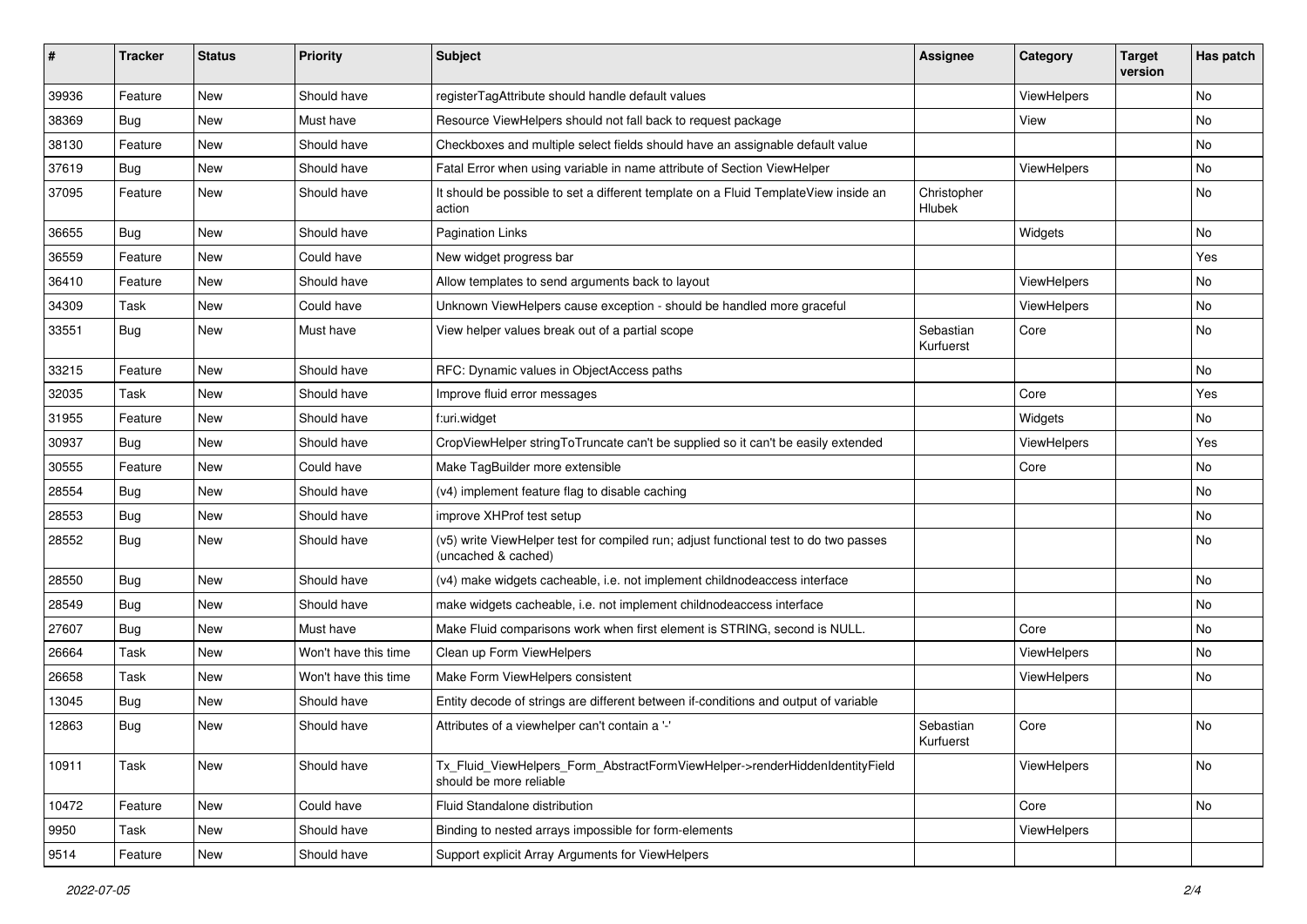| #     | <b>Tracker</b> | <b>Status</b>            | <b>Priority</b> | Subject                                                                         | <b>Assignee</b>             | Category           | <b>Target</b><br>version | Has patch |
|-------|----------------|--------------------------|-----------------|---------------------------------------------------------------------------------|-----------------------------|--------------------|--------------------------|-----------|
| 8648  | Bug            | New                      | Should have     | format.crop ViewHelper should support all features of the crop stdWrap function |                             | ViewHelpers        |                          | No        |
| 7608  | Feature        | New                      | Could have      | Configurable shorthand/object accessor delimiters                               |                             | Core               |                          | Yes       |
| 4704  | Feature        | New                      | Should have     | Improve parsing exception messages                                              |                             | Core               |                          |           |
| 3725  | Feature        | New                      | Could have      | CSS Engine                                                                      | Christian Müller            | ViewHelpers        |                          | No        |
| 3481  | Bug            | New                      | Should have     | Use ViewHelperVariableContainer in PostParseFacet                               |                             | Core               |                          | No        |
| 1907  | Feature        | New                      | Could have      | Default values for view helpers based on context                                |                             | Core               |                          |           |
| 28551 | Bug            | Accepted                 | Should have     | (v4) backport VHTest                                                            | Sebastian<br>Kurfuerst      |                    |                          | No        |
| 9005  | Feature        | Accepted                 | Could have      | Fluid Template Analyzer (FTA)                                                   | Sebastian<br>Kurfuerst      |                    |                          |           |
| 5933  | Feature        | Accepted                 | Should have     | Optional section rendering                                                      | Sebastian<br>Kurfuerst      | ViewHelpers        |                          | No        |
| 58862 | Bug            | Needs<br>Feedback        | Should have     | FormViewHelper doesn't accept NULL as value for \$arguments                     | Bastian<br>Waidelich        | <b>ViewHelpers</b> |                          | Yes       |
| 46289 | <b>Bug</b>     | Needs<br>Feedback        | Should have     | Enable Escaping Interceptor in XML request format                               |                             | View               | 2.0.1                    | No        |
| 46091 | Task           | <b>Needs</b><br>Feedback | Should have     | Show source file name and position on exceptions during parsing                 |                             |                    |                          | No        |
| 45345 | Feature        | Needs<br>Feedback        | Should have     | Easy to use comments for fluid that won't show in output                        |                             |                    |                          |           |
| 36662 | <b>Bug</b>     | Needs<br>Feedback        | Should have     | Checked state isn't always correct when property is collection                  | Kevin Ulrich<br>Moschallski | ViewHelpers        | 1.1.1                    | No        |
| 33628 | <b>Bug</b>     | <b>Needs</b><br>Feedback | Must have       | Multicheckboxes (multiselect) for Collections don't work                        | Christian Müller            | ViewHelpers        |                          | No        |
| 33394 | Feature        | Needs<br>Feedback        | Should have     | Logical expression parser for BooleanNode                                       | <b>Tobias Liebig</b>        | Core               |                          | No        |
| 8989  | Feature        | Needs<br>Feedback        | Could have      | Search path for fluid template files                                            |                             | View               |                          | No        |
| 8491  | Task           | Needs<br>Feedback        | Should have     | link.action and uri.action differ in absolute argument                          | Karsten<br>Dambekalns       | <b>ViewHelpers</b> |                          | No        |
| 3291  | Feature        | Needs<br>Feedback        | Should have     | Cacheable viewhelpers                                                           |                             |                    |                          | No        |
| 65424 | <b>Bug</b>     | <b>Under Review</b>      | Should have     | SelectViewHelper must respect option(Value Label)Field for arrays               |                             | ViewHelpers        |                          | No        |
| 59057 | <b>Bug</b>     | <b>Under Review</b>      | Must have       | Hidden empty value fields shoud be disabled when related field is disabled      | Bastian<br>Waidelich        | ViewHelpers        |                          | No        |
| 55008 | <b>Bug</b>     | <b>Under Review</b>      | Should have     | Interceptors should be used in Partials                                         | Christian Müller            |                    |                          | No        |
| 53806 | <b>Bug</b>     | <b>Under Review</b>      | Should have     | Paginate widget maximumNumberOfLinks rendering wrong number of links            | Bastian<br>Waidelich        | Widgets            |                          | No        |